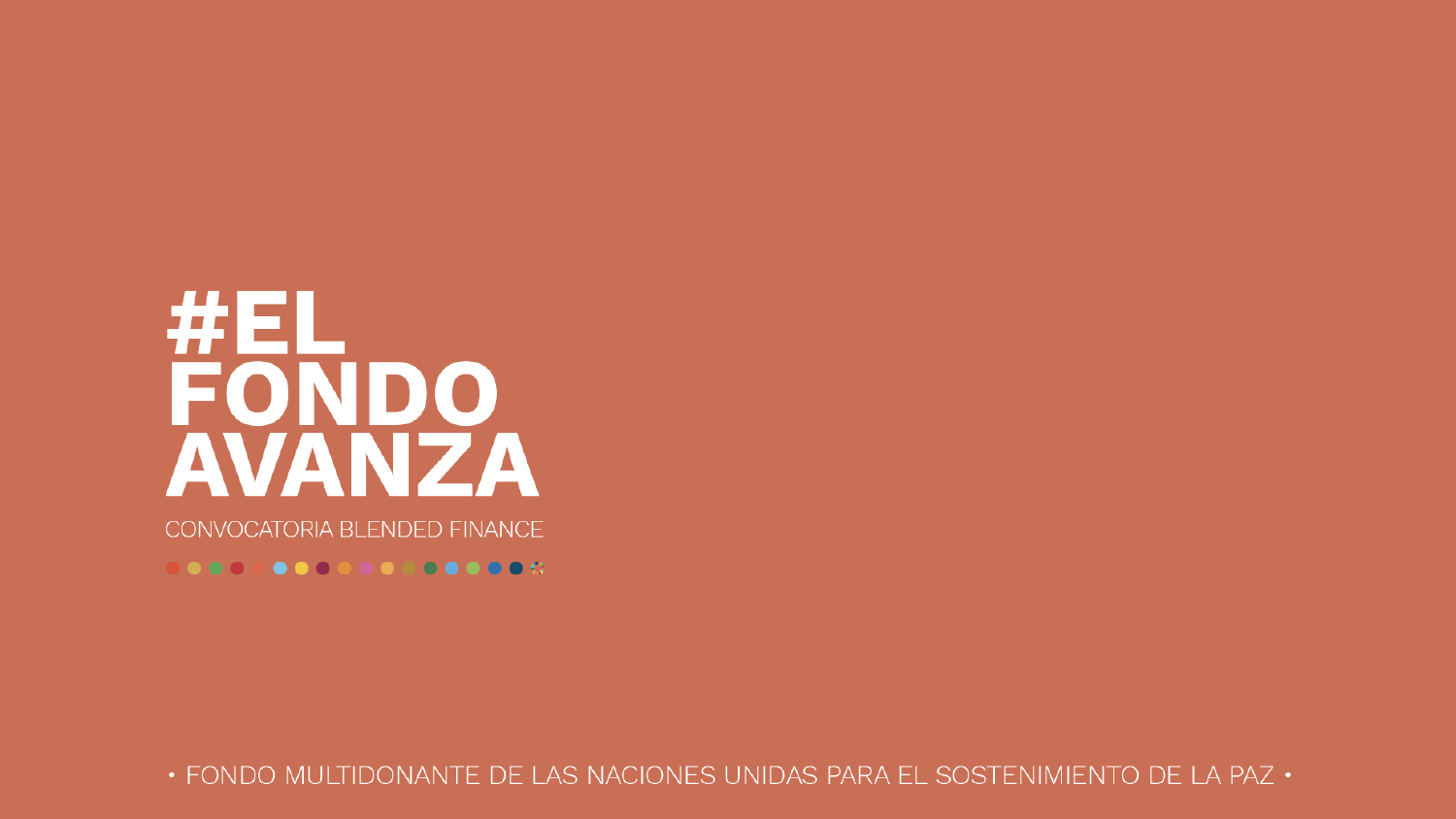

Blended Finance Call for Proposals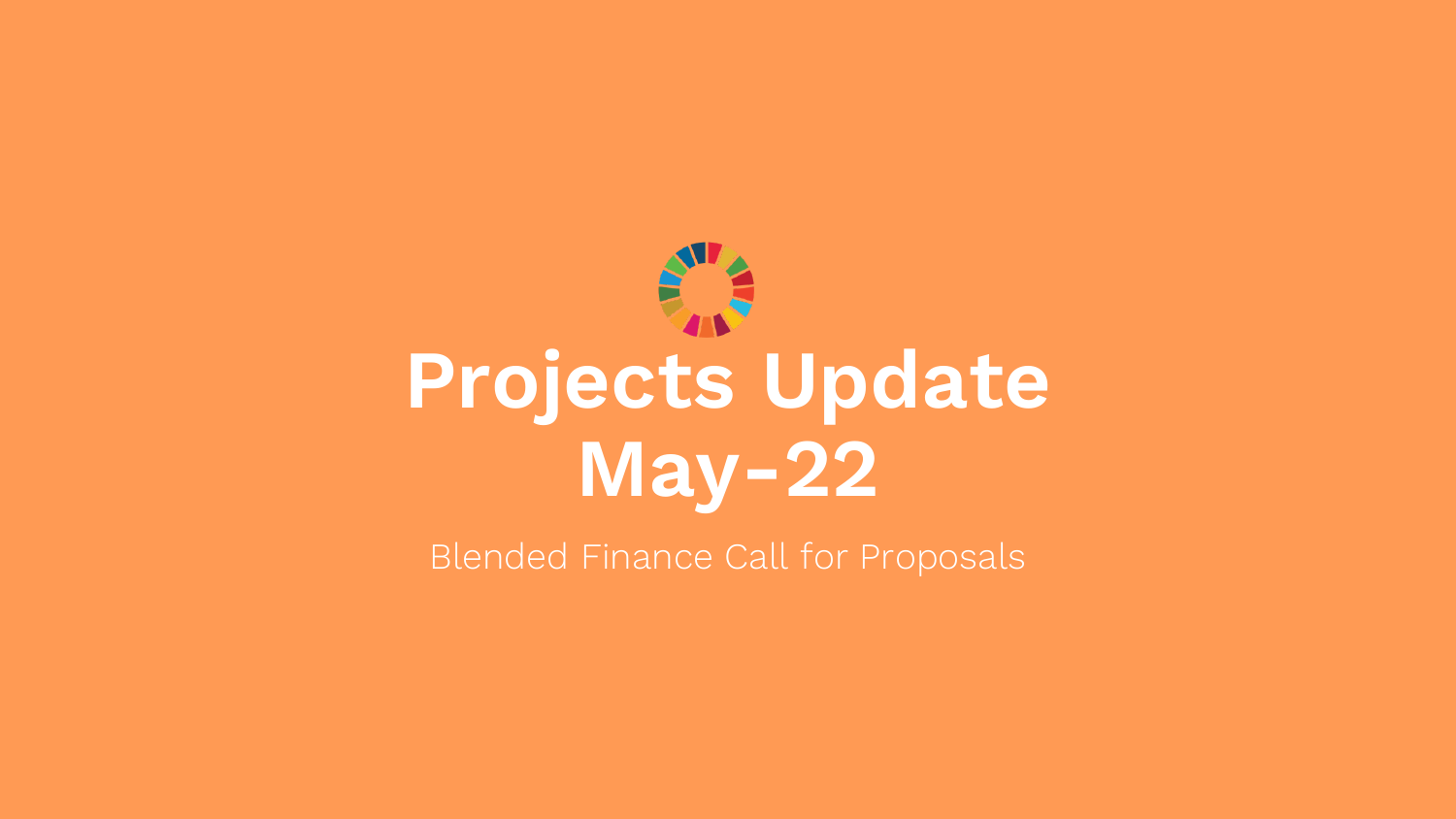

### **SUMMARY**

#### **General Information**

- All legal arrangements already defined and signed.
- 1 of 7 projects pending on last disbursement.
- 2 projects with additional resources approved by SC in March-22 pending to be disbursed.
- Project total expenditure has evolved accordingly.

#### **Key figures**



- 
- **Environmental sustainability approach**
- 2 Projects are aligned with UNEP MEbA program to finance Climate Change technologies to microentrepreneurs.
- Other 5 projects have also included activities that will contribute to climate mitigation and security.

#### **Gender approach**



- 2 Projects with a 100% gender approach.
- Other 5 projects included the gender approach with several activities developed during execution.

Bancóldex, Incofin, CorpoCampo, IC Fundación

Supracafé, Wegrou / Mercy Corps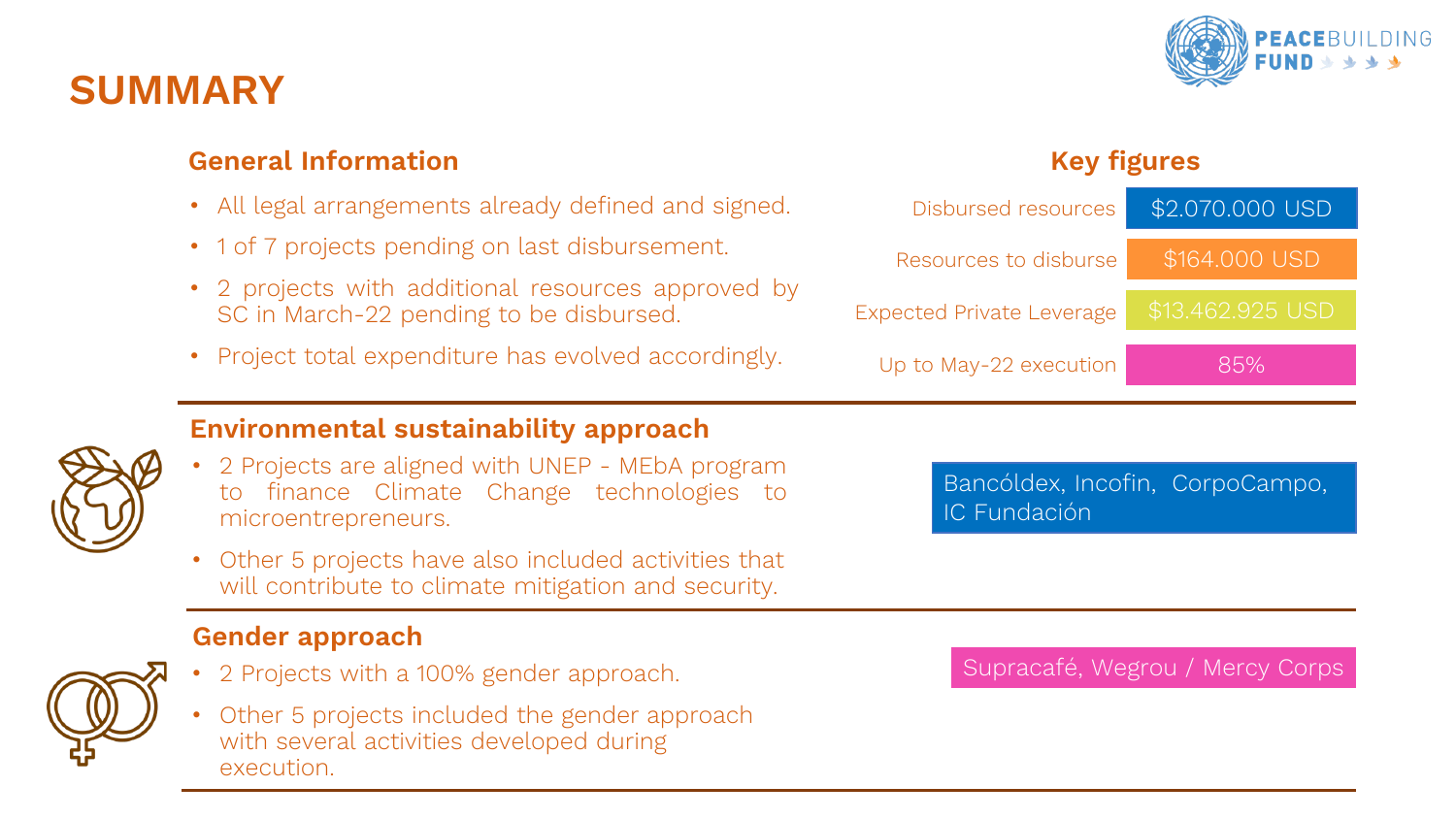

 $\gamma$ 

# **1. Acumen– Investment for Peace Fund**

#### **Objective**

Acumen's investment in an agribusiness's portfolio with operation and presence in PDET municipalities within the framework of their Fund Investing for Peace. Acumen will provide patient capital to establish and strengthen these businesses, as well as strategic consulting, technical assistance and post-investment support. All investment opportunities will create for-profit companies from associations of regional producers or local entrepreneurs and considering its high social impact. The investments will contribute to stabilization and peacebuilding, providing new opportunities for income, social cohesion and empowerment of most vulnerable communities, while providing access to new markets.

#### **Actual Progress**

Due diligence already executed for 2 associations:

- Espiga del Atrato: since its foundation has started to sell rice in its store in downtown Quibdó (COP \$30.2 million of accumulated sales). 3 tons of rice have been threshed during 2022. Working on TA and rice seeds distribution in the municipality of Medio Atrato.
- Asoprocacoc y Asoprocof: legal formalization and review of business creation documents have begun. Following the conclusions and information received concerning brand and its registration, the Cocovida brand will be registered once the company is legally founded.



 $\frac{m}{m}$ 

**DER THE ME** 

ල්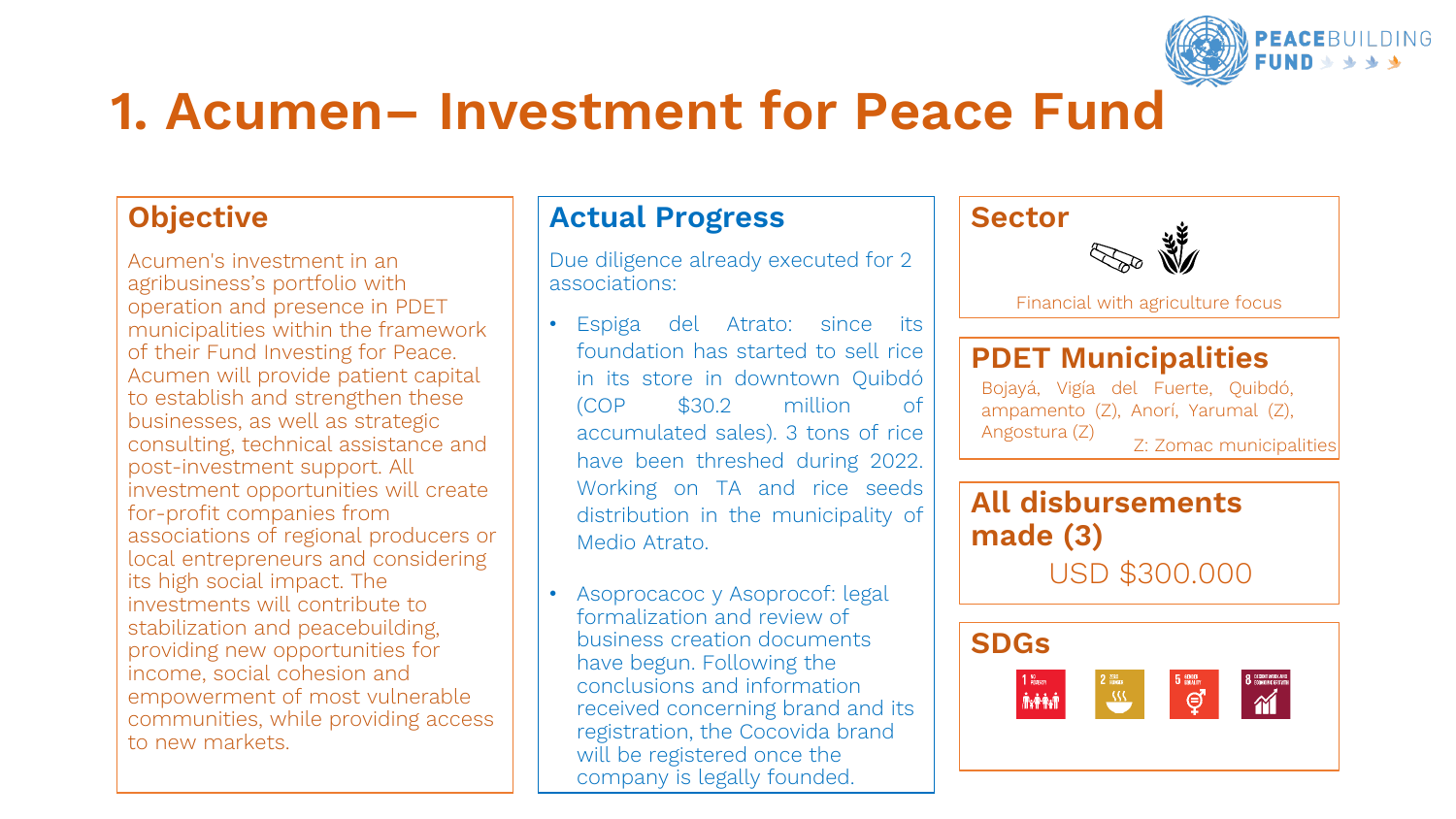### **Investment for Peace Fund**





- ✓ Acumen's Fund estimates to benefit 900 farmers and agriculture producers within the 4 to 5 investments foreseen in the portfolio in the mid/long-term.
- It's patient capital and a patient investment process.

\* Considering an expected portfolio of 3 / 4 companies in which will Invest the Investing for Peace Fund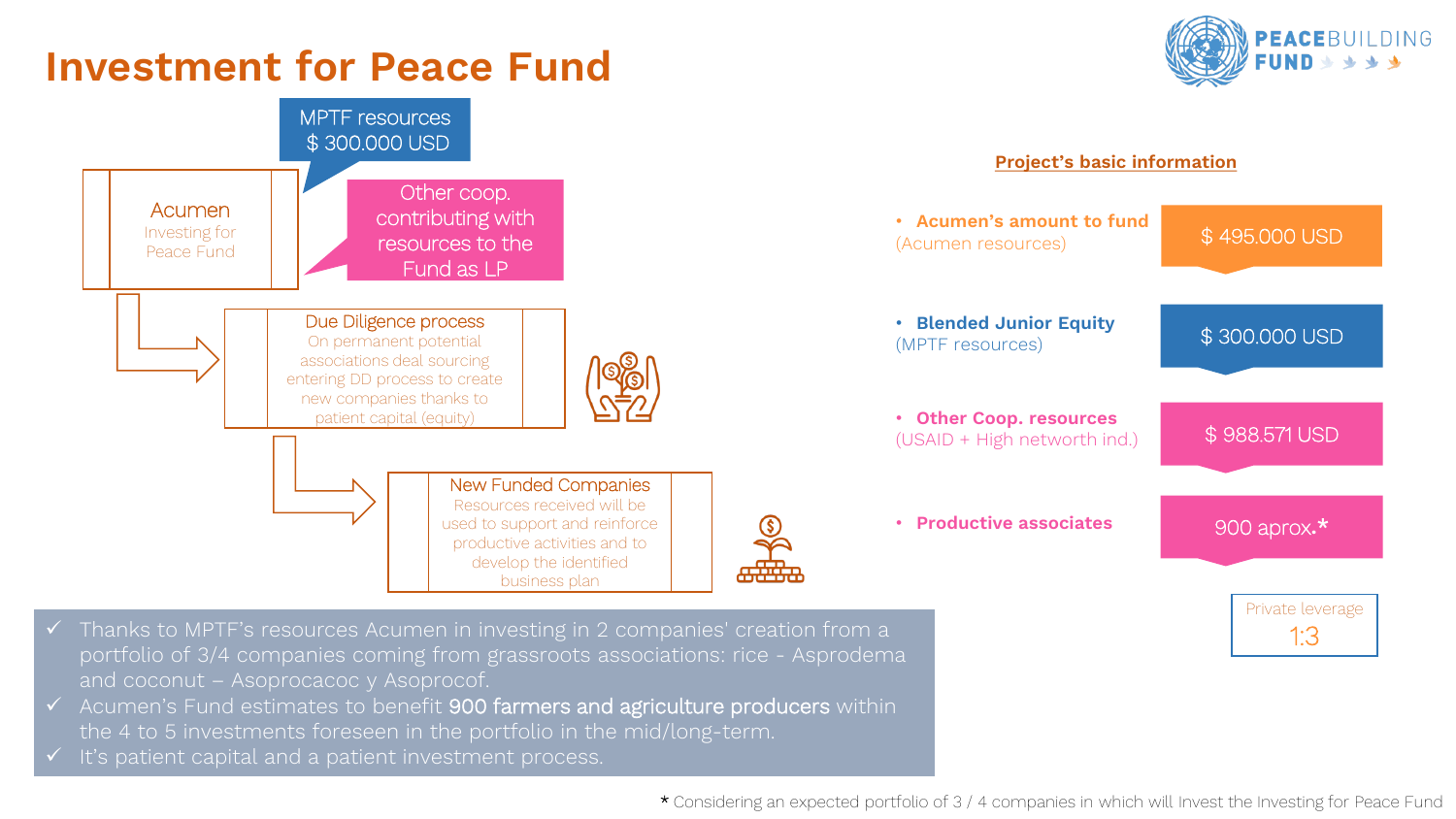

# **2. Bancóldex – Special credit line for MFI**

#### **Objective**

A special credit line available for 11 Microfinance Institutions (MFI) to increase the productivity and resilience of small producers in rural areas, through the financing of sustainable investments following "Microfinance for ecosystem-based adaptation" technologies developed by UN Environment. This special credit line will be available to institutions with strong presence in PDET municipalities and will promote rural productive development and a licit income alternative. It will also reduce the possibility of climate related conflicts through adaptation, while enhancing social cohesion.

#### **Actual Progress**

The special credit line was published on December 30th , 2020. Its objective is the exclusive financing of technologies for ecosystembased adaptation based on the MEbA program developed by UNEP. Since the launch three (3) entities have requested resources from the MEbA line for COP \$4,000 million (35% of the available quota), 818 credit operations have been legalized to finance climate change adaptation technologies, 35% of which have been granted to women. Coverage of 65 PDET and ZOMAC municipalities has been achieved, reaching 36% of these municipalities.



Financial with microcredit focus

#### **PDET Municipalities**

11 microfinance institutions with presence in more than 60 PDET municipalities

#### **All disbursements made (3)** USD \$300.000

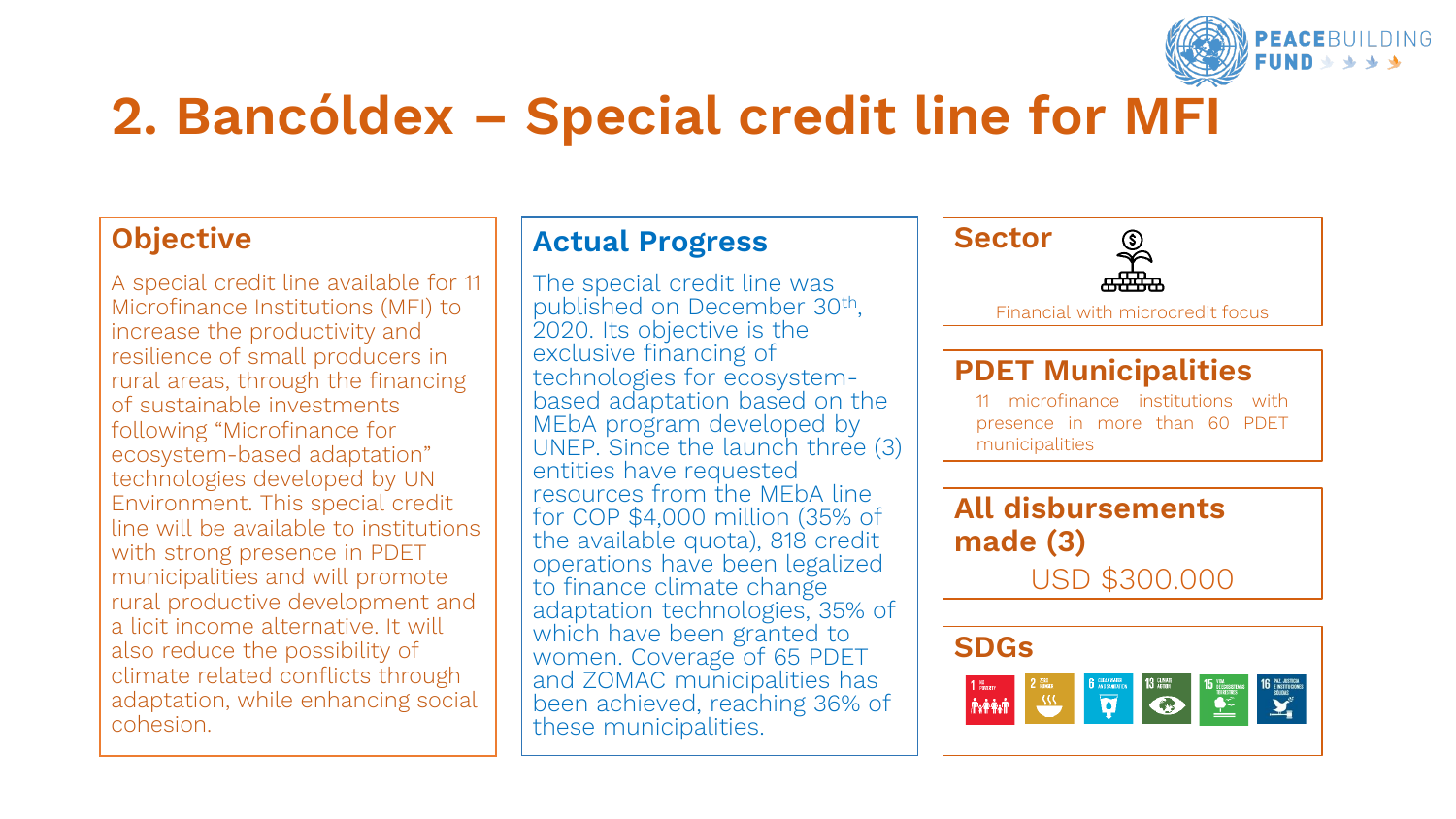# **Special credit line for MFI**





\*\* Adaptation to climate change technologies to be financed have been developed by UNEP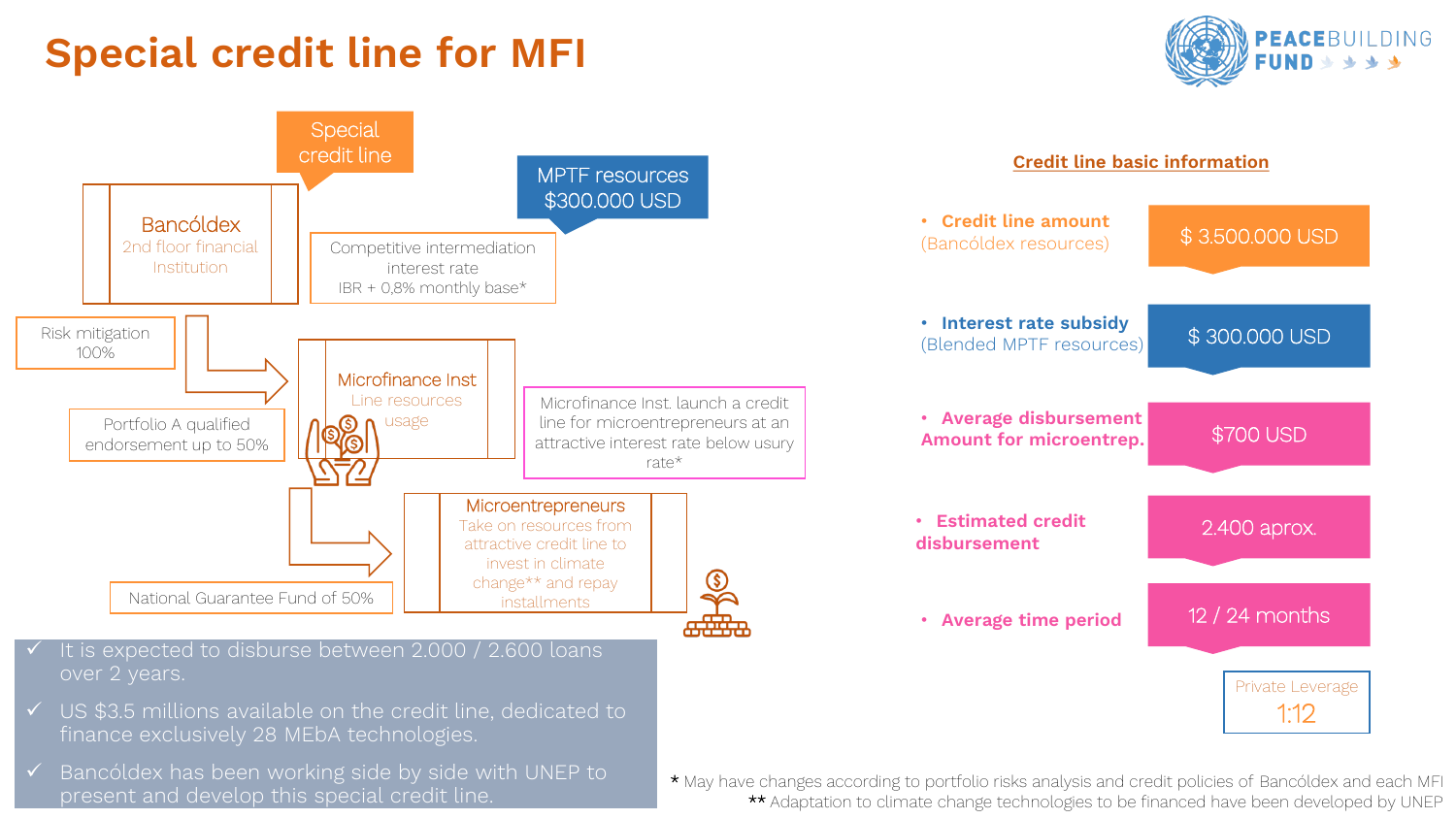#### **3. CorpoCampo – The acaí berry dream THE OWNER OF STREET**

\*This Project received approval from SC on March-22 to execute USD \$74.000 of additional budget. Pending to disburse

#### **Objective**

Resources to support the development of the project "The açaí berry dream" to strengthen the production and commercialization of açaí berry in Putumayo, connecting CorpoCampo with peasants and ex-combatants in the region as its açaí berry cultivators and productive workforce. The project provides a legal and economic viable opportunity to transit from illegal economies, with a sustainable and profitable model, as a contribution to peacebuilding in Putumayo conflict affected municipalities.

#### **Actual Progress**

This project has already established 523 contracts with 611 rural producers for the harvest and commercialization of acai through CorpoCampo, 521 individual and 2 collective contracts: (1) with the Cooperativa Multiactiva del Pueblo Putumayense, which covers 80 excombatants of the former FARC-EP from the ETCR La Carmelita, Puerto Asís and (2) with the cabildo of the Inga de Condagua indigenous reservation. 303 of the producers linked to the Acaí berry dream project (Corpocampo) have already formalized and receive incentives for the maintenance of Amazonian and short-cycle crops.

Out of the 611 rural producers linked to date with short-term crops in "The acaí berry dream" (CorpoCampo), 244 are women (40%). Technićal assistance and training have been provided for US \$48,000.



**PEACE**BUILDING

USD \$300.000

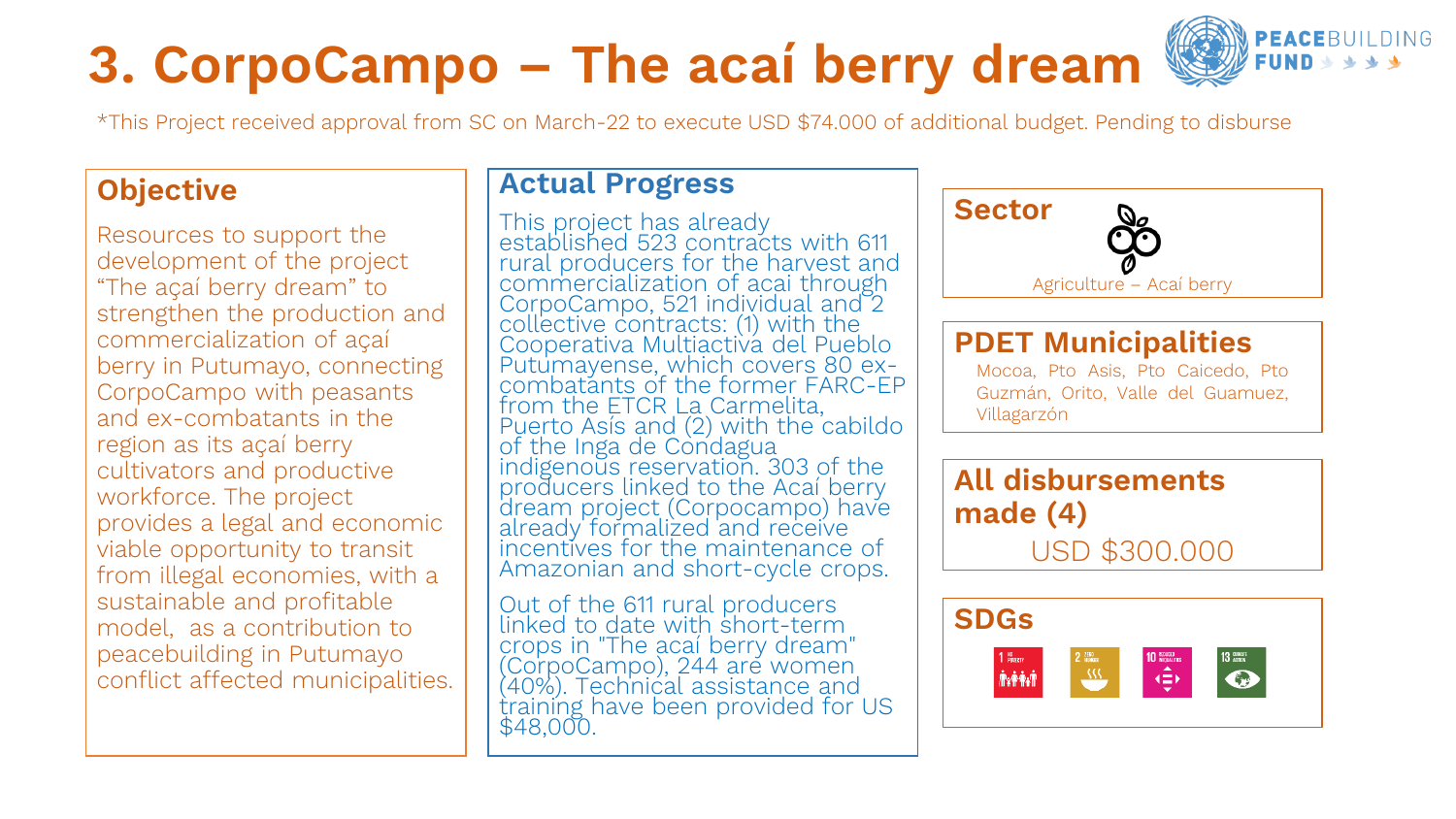# **The acaí berry dream: Strengthen acaí berry productive chain**





- $\checkmark$  Covid-19: restrictions, slow execution during 2020 and lack of connectivity to activate financial accounts and independent tax info required to sign commercialization contracts.
- ✓ 2.000 ha of native **Açaí** palms combined with potential for reforestation (carbon credit market).
- ✓ This project has additional resources: Norad, Partnerships for Forest (UK), Leasing, CI.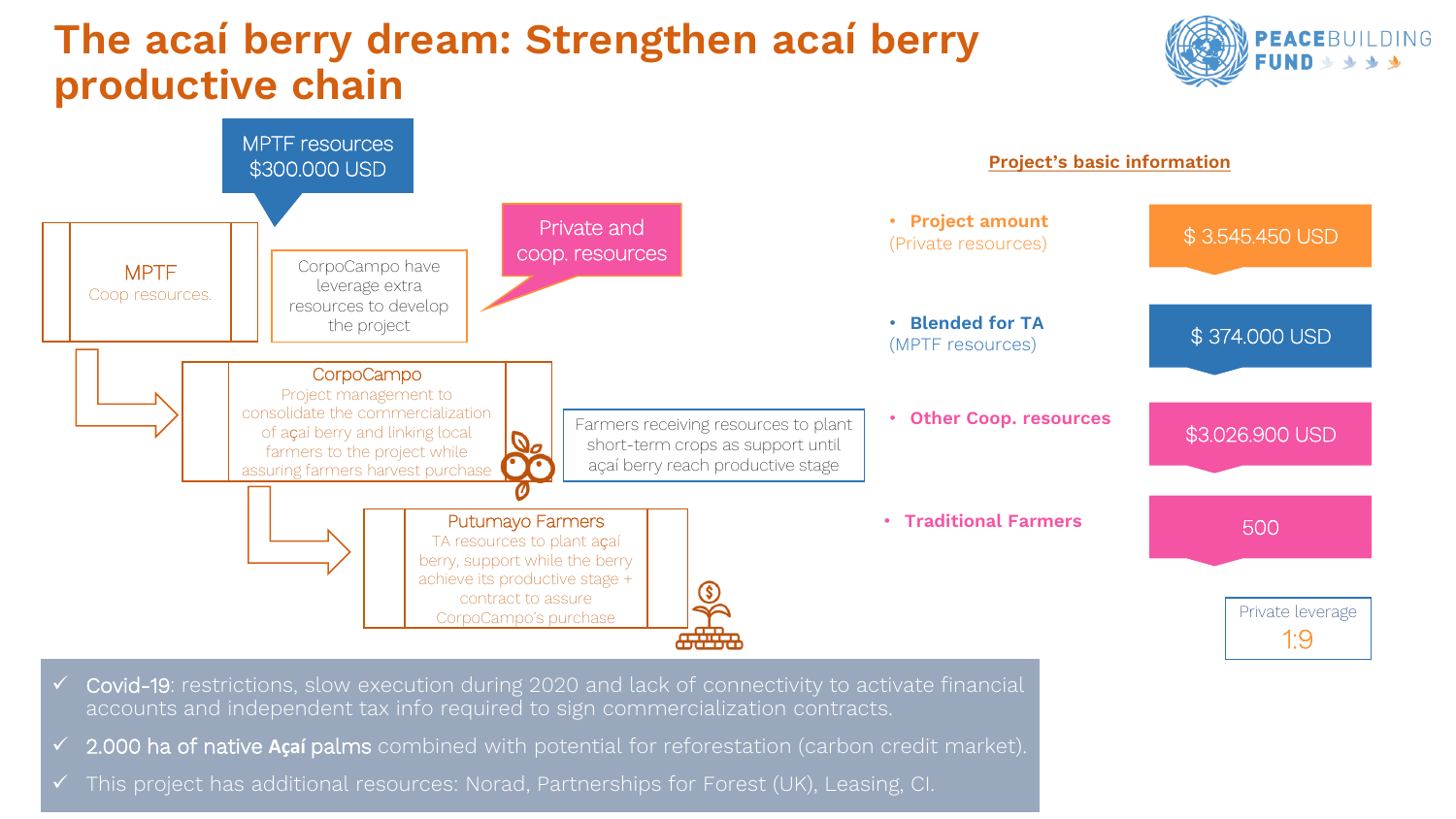# **4. IC Fundación – Chocolate Colombia strengthen**



\*This Project received approval from SC on March-22 to execute USD \$60.000 of additional budget. Pending to disburse

#### **Objective**

Strengthen of a second-floor cocoa association "Chocolate Colombia" located in Nudo de Paramillo region, largely affected by violence. Resources will support Fairtrade certification to 6 Chocolate Colombia related associations and the purchase of machinery and equipment for the association cocoa transformation plant, as well as skills improvement to increase added value of final products.

This project aims to transform previous conflict area Nudo de Paramillo to a strategic hub in cocoa production appealing to international markets and ensuring legal income to nearly 1.500 families.

#### **Actual Progress**

1.158 technical assistance and support visits were made to cocoa farmers of the 8 associations that are part of the Fairtrade certification process. Data gathered by the 911 cocoa farmers involved in the process was debugged. A cocoa beans roaster with 25 kg capacity was purchased and installed, as well as 4 melangers for the cocoa valueadded production plant. Chocolate Colombia is requesting quotations and tests for plant improvements and equipment, such as a 1.000 liter double jacketed tank and a disk mill for pre-grinding cocoa.

In Sept-22 the approval to sell certificated cocoa was granted by Flocert International. Chocolate Colombia and its 8 partner associations can now sell Faitrade cocoa and increase its income from their production up to a 10% per certified kg.



#### **PDET Municipalities**

Cáceres, Chigorodó, El Bagre, Montelíbano, Morales, Pto Libertador, San José de Ure, San Pablo, Santa Rosa del Sur, Simití, Tarazá, Valdivia, Valencia

### **All disbursements made (3)**

USD \$300.000

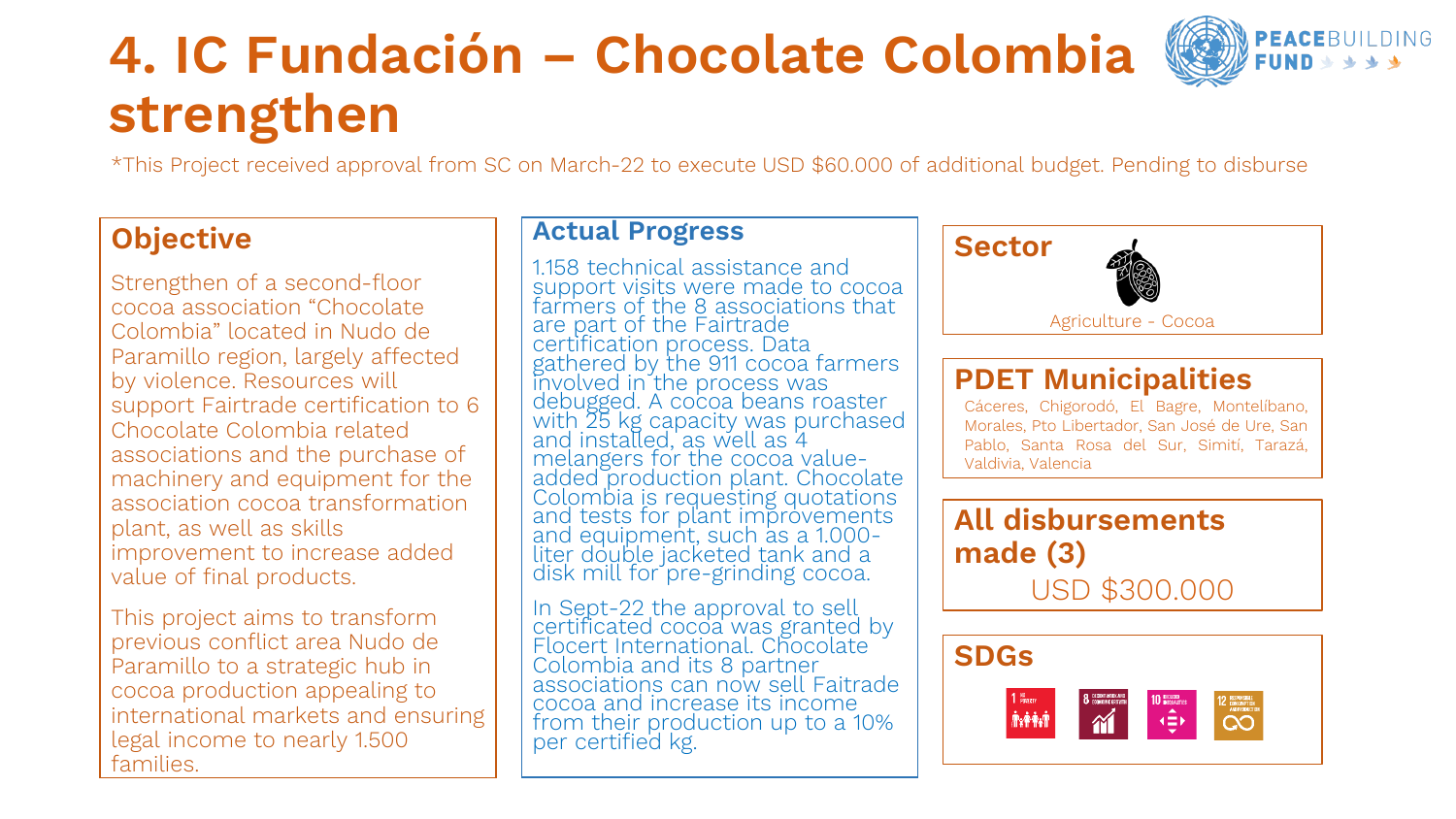# **Fairtrade certification and plant improvement to Chocolate Colombia**





- $\checkmark$  An income increase of 10% per kilo due to certificated cocoa sales was accomplished.
- ✓ 30 tons per year of cocoa paste transformation to be achieved.
- $\checkmark$  Cocoa exports to Europe of 25 tons in 2021 and a forecast of 100 tons in 2023.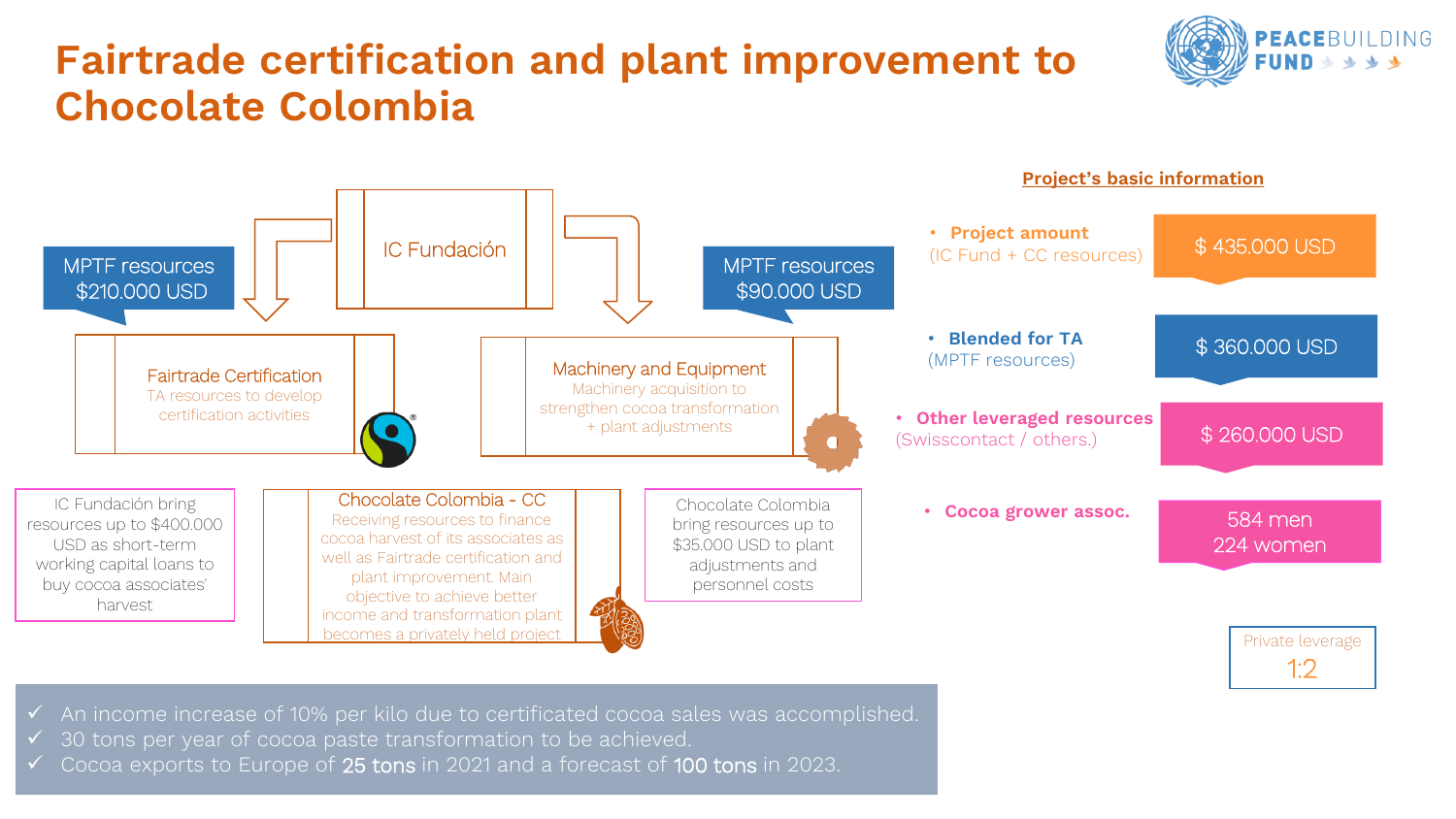

# **5. Incofin – Funding loan to Contactar**

#### **Objective**

Incofin's loan to finance lending activities for "Cooperativa Contactar" which will allow this microcredit institution to develop and increase its microfinance business model in Colombia's south region.

The resources of this loan will be disbursed among PDET municipalities, where Contactar have presence and influence, promoting the reduction of the historical financial gap and equal access to formal financial services in remote regions of the country.

#### **Actual Progress**

Incofin disbursed the loan to Contactar in October 2019, reason why the cooperative disbursed most of the loans to rural producers from Jan-20 and Jun-21. Some key indicators:

- New loans on PDFTs municipalities - 2.995, total loans disbursed 5.050
- 47% disbursed to women
- Average loan US \$930
- 66 loans to finance projects of solid waste management
- 35 PDETs municipalities reached.



```
Financial with microcredit focus
```
#### **PDET Municipalities**

Piendamó, Santander de Quilichao, Mocoa, Orito, Puerto Asis, Villagarzón y Chaparral. reaching more than 20 PDET.

**All disbursements made (3)** USD \$300.000

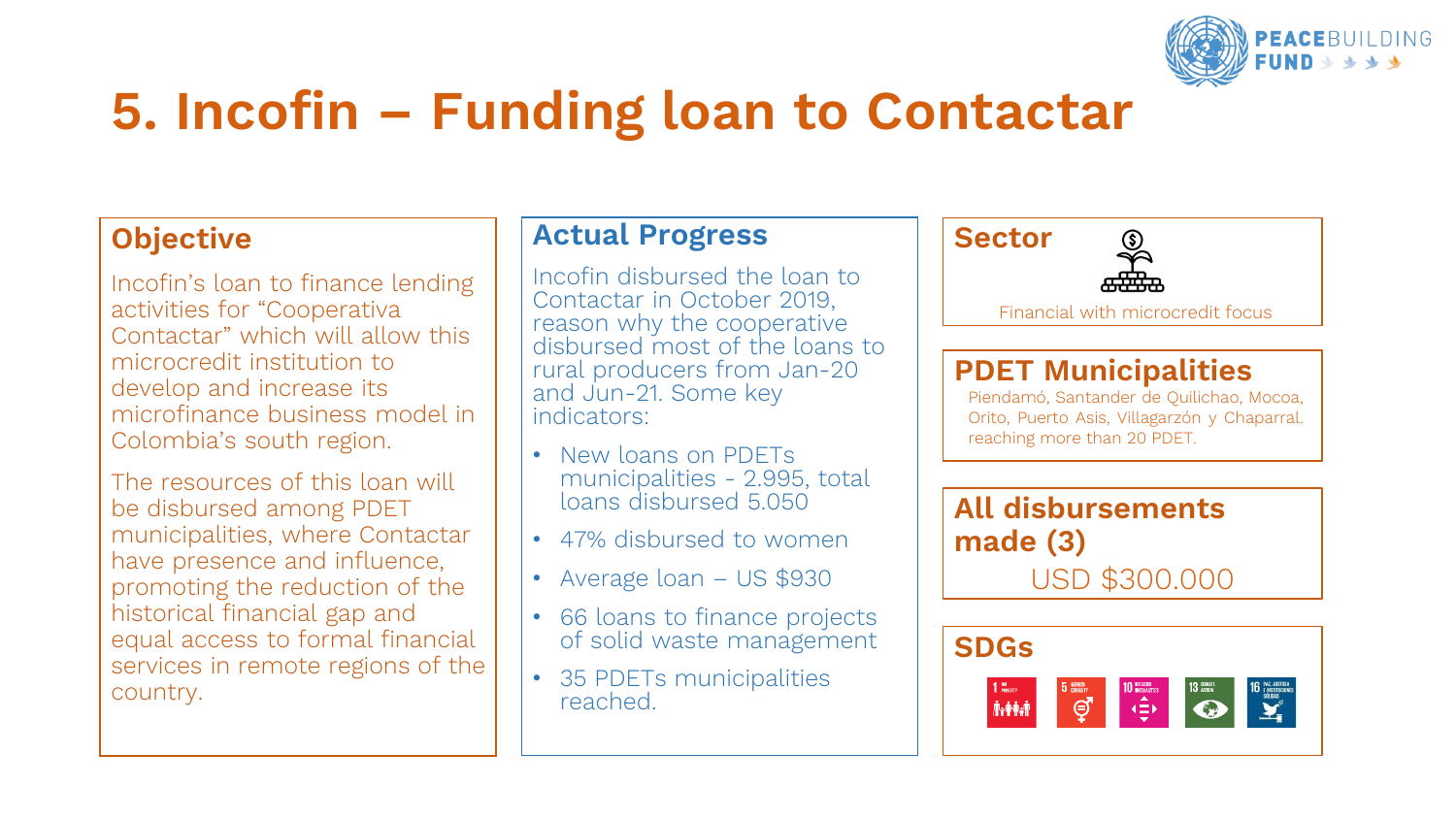### **Interest rate cross currency swap to bring viable a fund loan to Contactar**



Private leverage 1:13



between Incofin and Contactar where Incofin will achieve minimum required profitability by FAF Fund which is providing loan resources.

 $\checkmark$  Without the currency risk mitigation that the fund have provided this agreement wouldn't be achieved.

\* According to portfolio risk analysis and credit policies of the microentrepreneur and subject to the maximum usury interest rate authorized by the Financial Superintendence of Colombia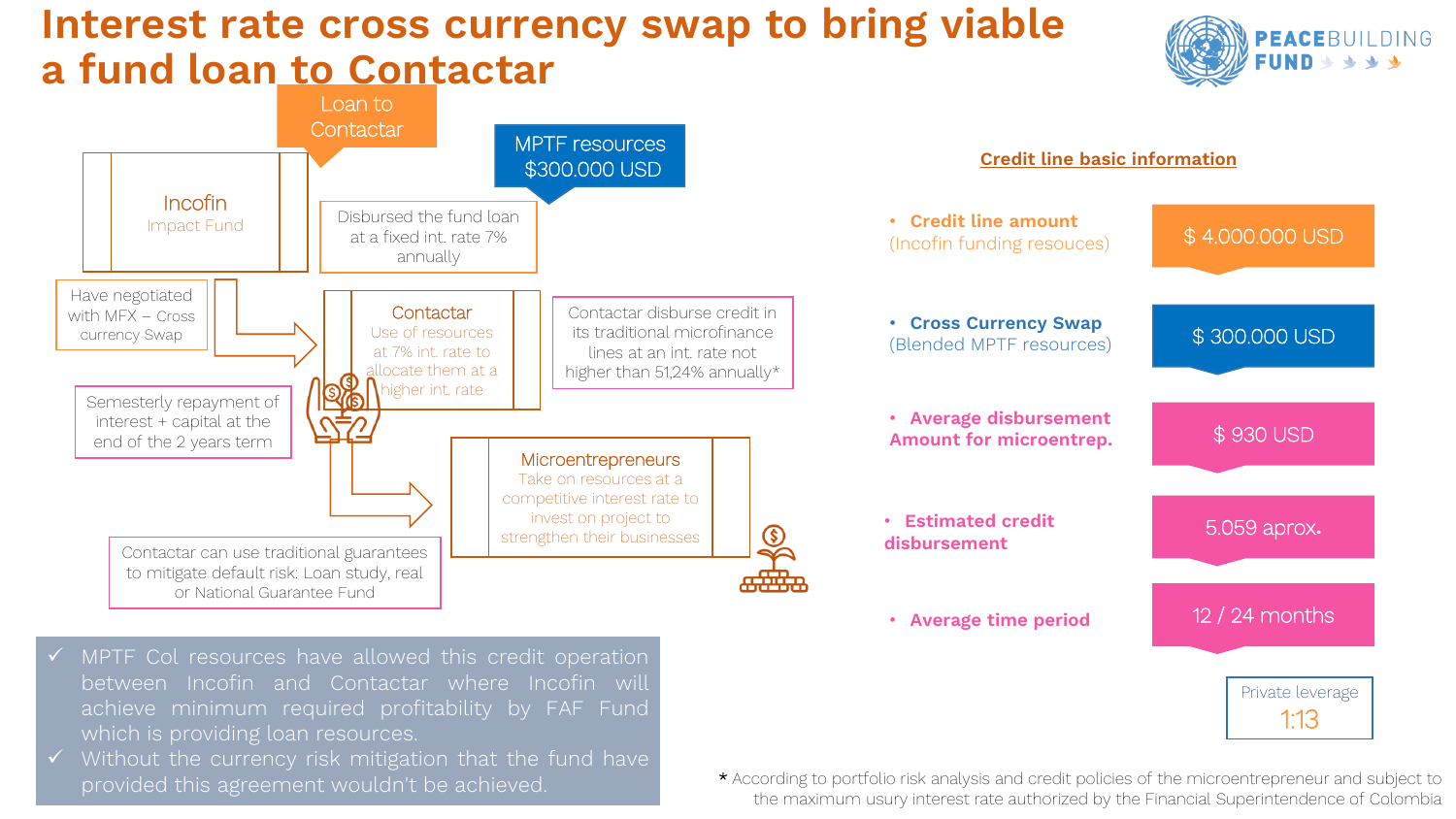

# **6. Supracafé – AMUCC strengthen**

#### **Objective**

Capacity improvement, transformative innovation and development of own brand of coffee for the Association of Women Coffee Producers of Cauca - AMUCC, developing of profitable and legal economic alternative for young and conflict affected women in Cauca region.

#### **Actual Progress**

The coffee prefinancing revolving fund for AMUCC women disbursed only US \$6.225 during 2021 reason why an analysis to restructure the initial budget assigned to the project is under evaluation to prioritize an innovative pilot to increase trackability of parcels per women coffee grower and logistics capabilities.

During first quarter of 2022 activities were carried out with the associates to address issues such as pre-financing and logistics, a work plan to comply with the proposed modifications, advice on vehicle maintenance, both technical and economic, together with structuring an agreement for an advance on the harvest (revolving fund) which will be managed by Cáficauca Cooperative.

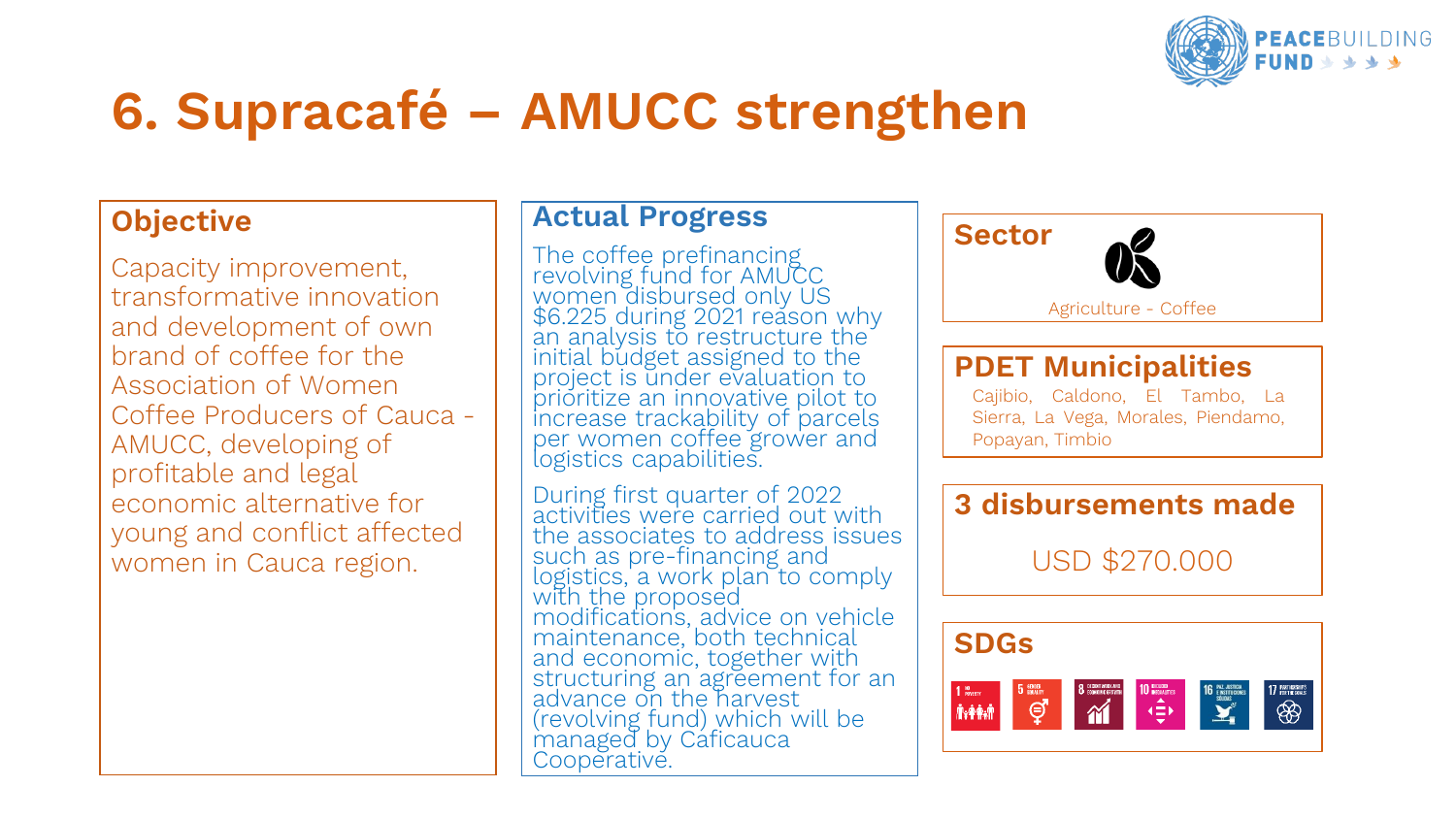### **AMUCC's Innovative transformation, brand development and value chain strengthen**





Generational renewal expecting to grow association base up to 400 women.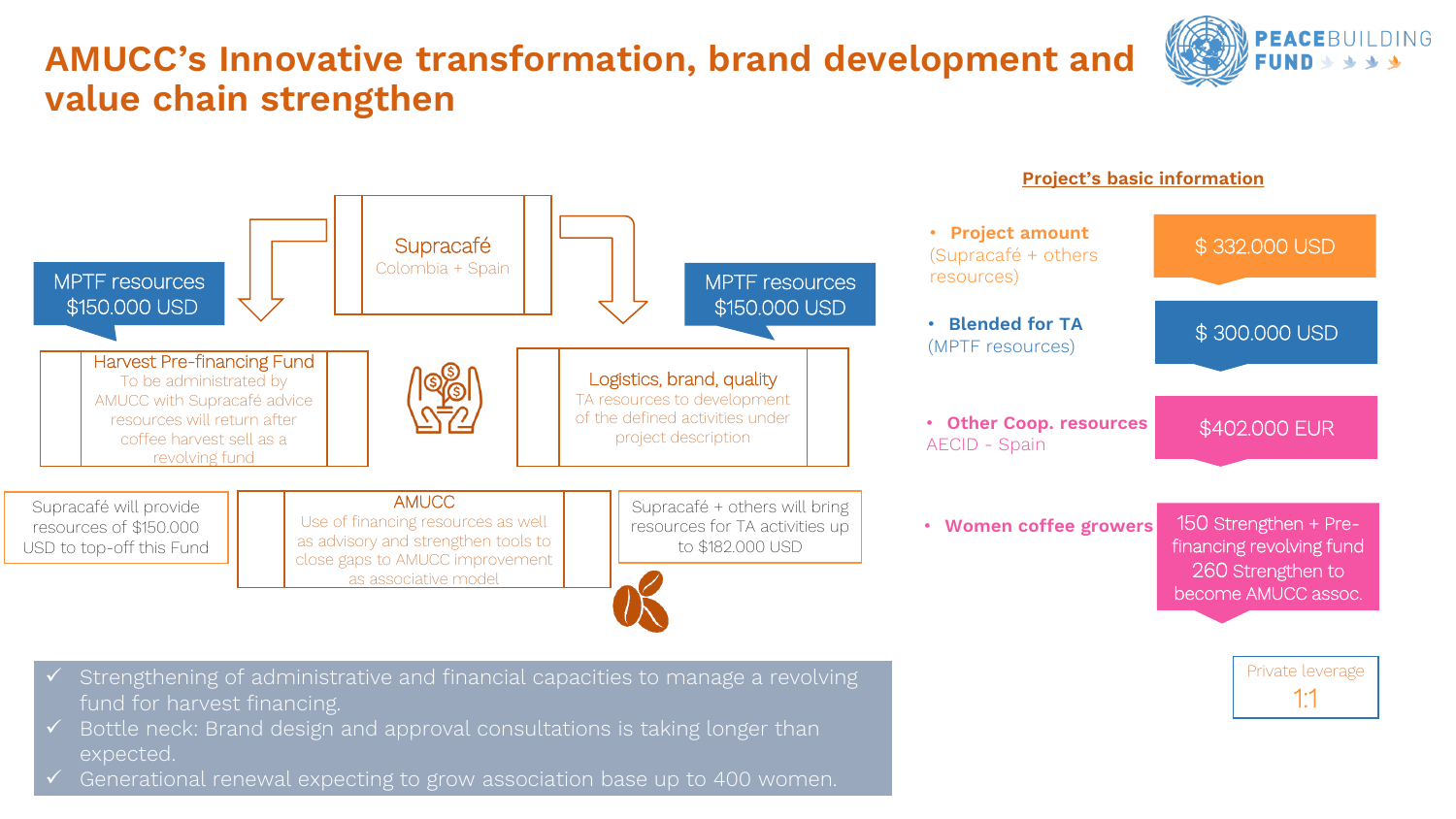

# **7. Wegrou / Mercy Corps – Caficultora 2.0**

#### **Objective**

Project lead by an alliance between a non-for-profit foundation Mercy Corps and the startup Wegrou. This investment will promote empowerment and connections for women coffee growers in El Tambo, Cauca region. Women will be selling directly their special coffee within international clients through a connecting platform, that guarantee a fair price. This entrepreneurial project will contribute to the resilience of female household heads in this municipality ensuring a secure and legal income as a strategy to strengthen social cohesion and generate resilience for women. This is a prototype of a scalable and replicable model for territorial peacebuilding and reconciliation.

#### **Actual Progress**

In February 2021, Indiegrow website and commercialization platform was launched for the direct purchase and marketing of organic specialty coffee under the "50 amigas" brand in the international market, particularly the US. As of Apr-22, more than 1.500 pounds of "50 amigas" coffee have been sold in the US and locally. The coffee has a trademark registration and is registered with the national food and health authority. Women from the collective receive on average 25% of extra income by selling their coffee by Indiegrow.

For more information and to purchase "50 amigas" coffee please visit [www.indiegrow.co](http://www.indiegrow.co/)



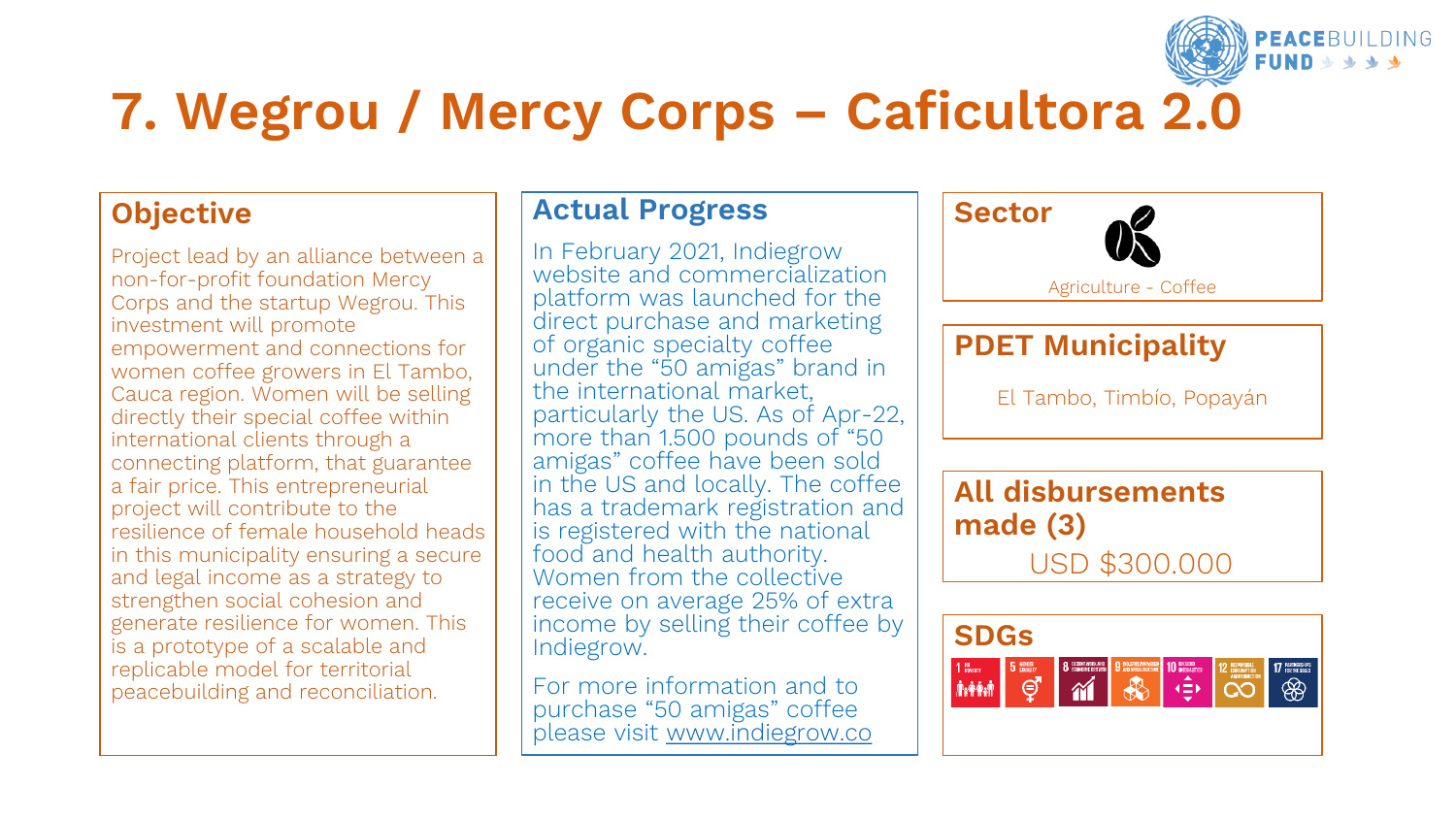### **Caficultora 2.0: Direct connection for El Tambo Cauca women coffee growers with international markets**





- ✓ Disruptive model to avoid intermediation thanks to a digital platform developed by Wegrou.
- ✓ Logistics chain improvement to guarantee delivery commitments + Premium revenue when selling organic certified coffee + brand development.
- $\checkmark$  The riskiest investment of the portfolio, with great expectations to scale adding new brands into the platform.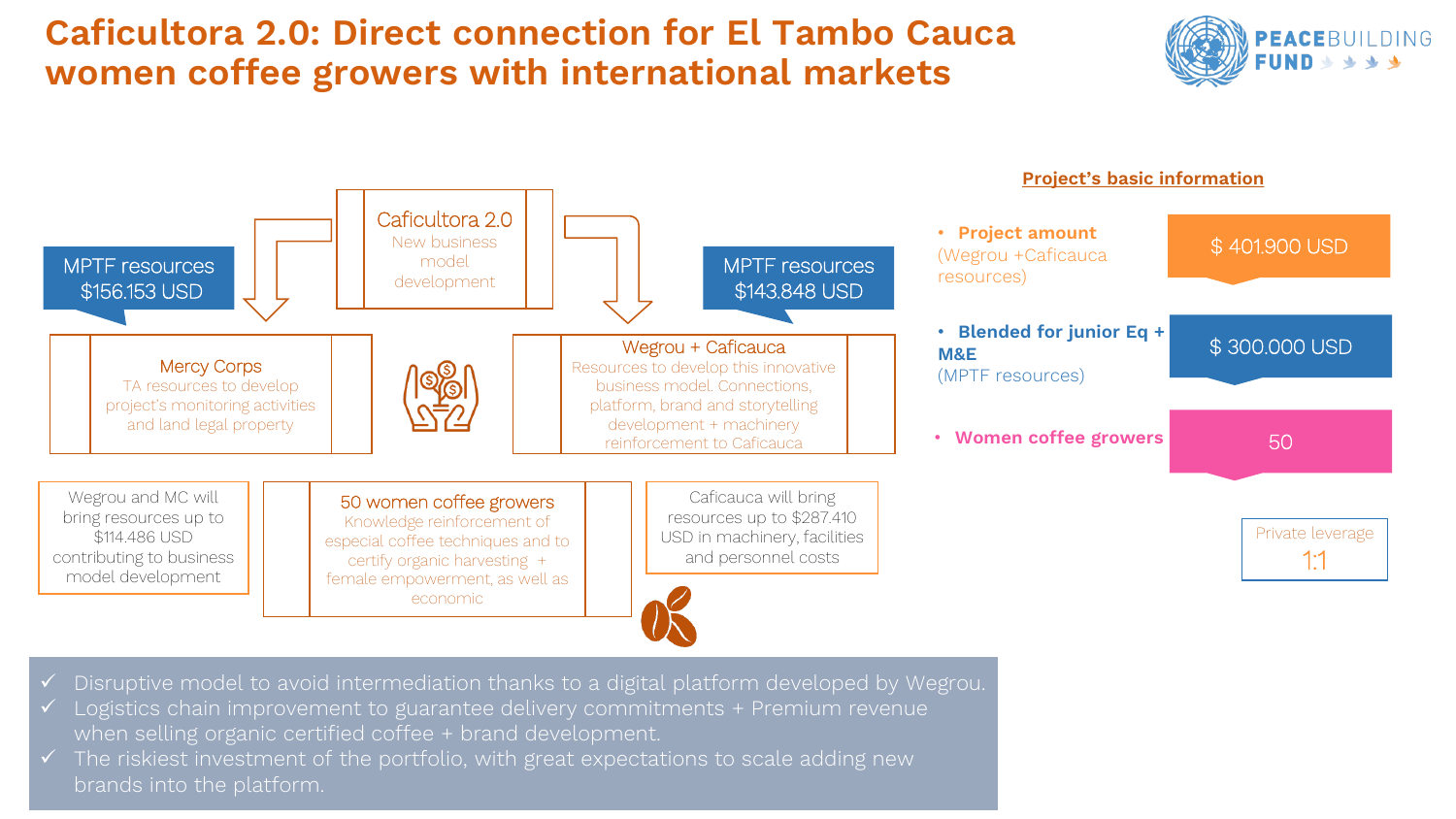

# **HIGHLIGT ON PARTNERS**



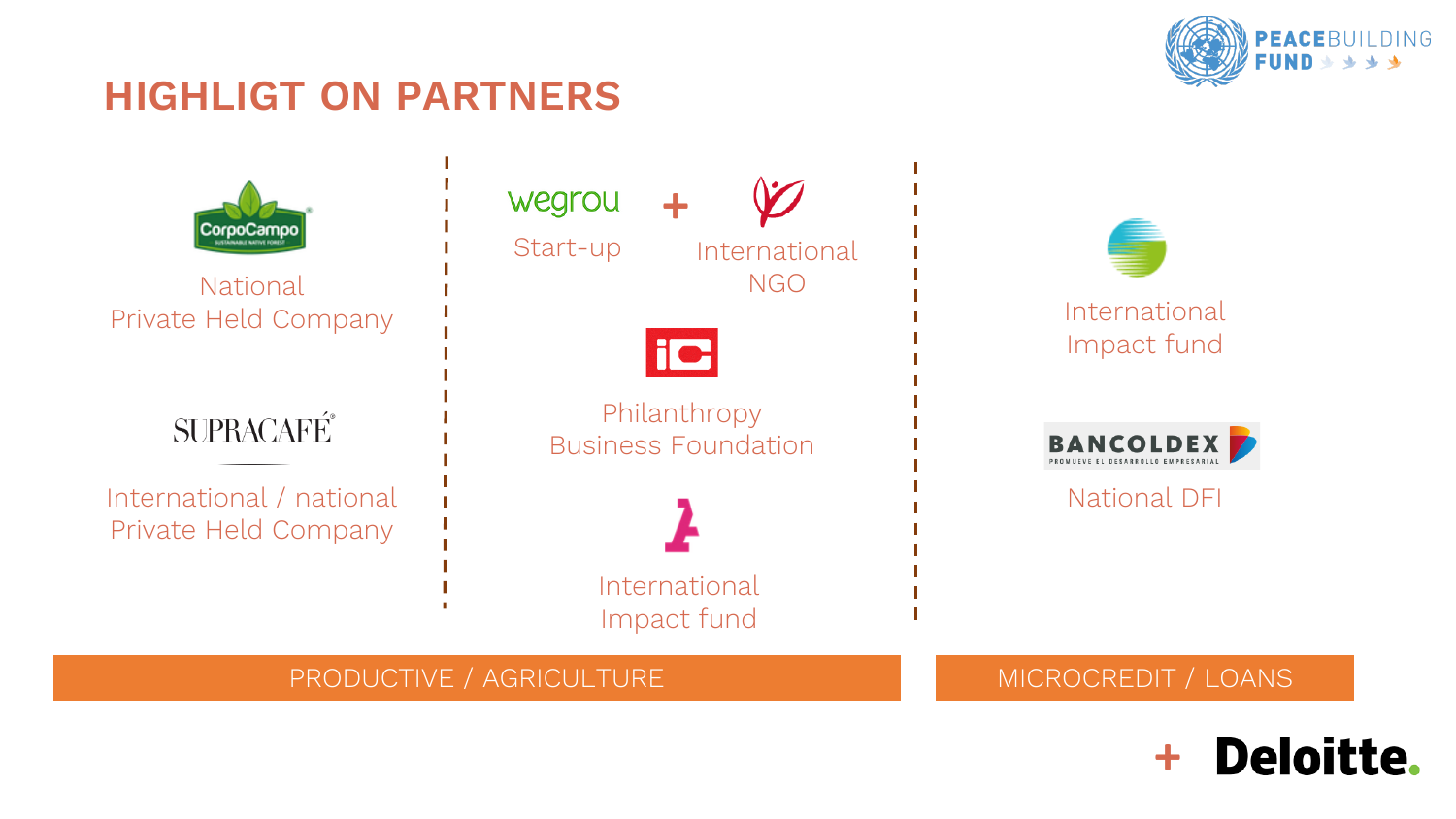# **Entities strengthened per investment**



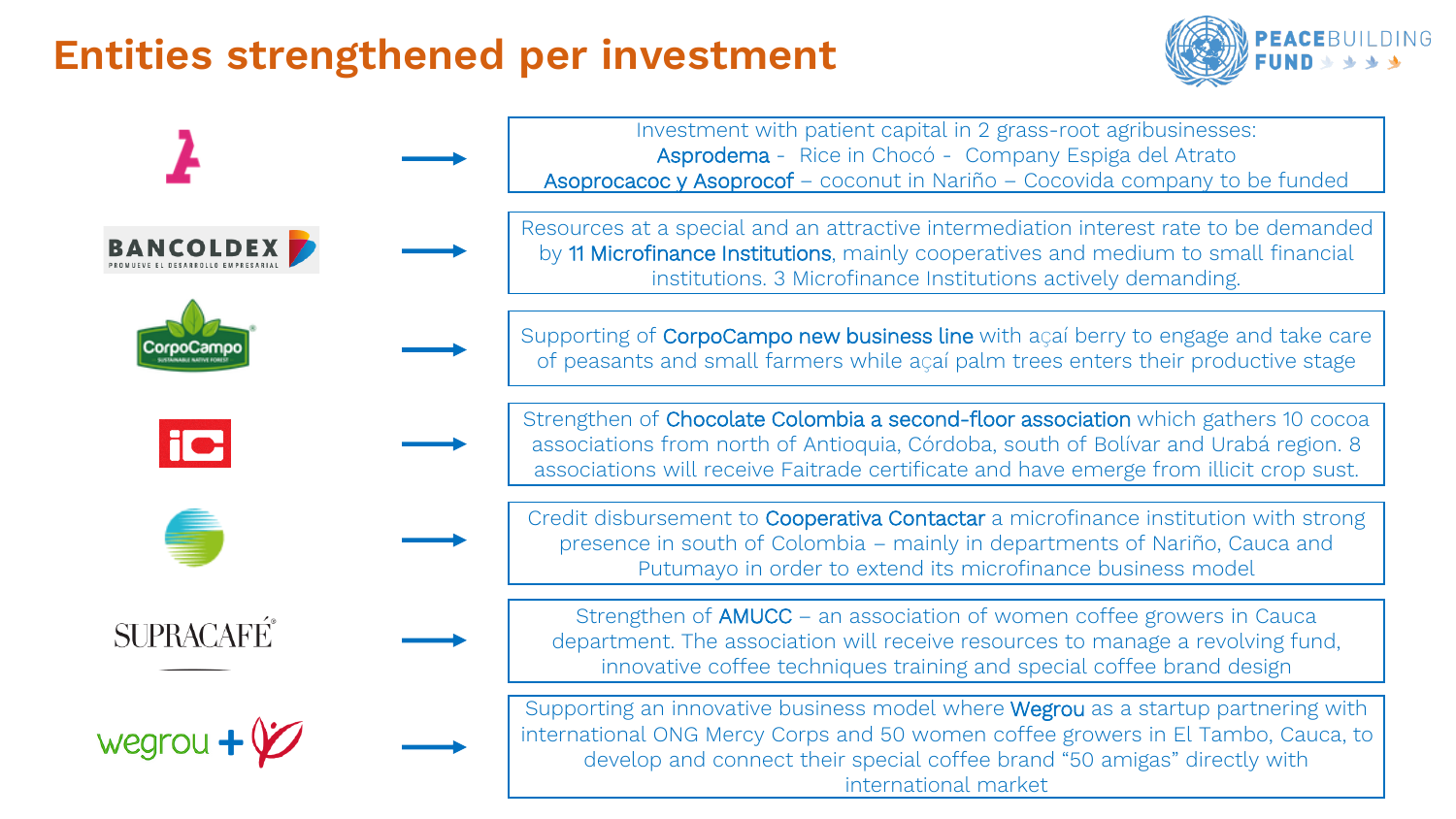

# **FINANCIAL REPORT**

### **Expenditure May-22**

|                                                                      | <b>Budget to invest in projects</b> | <b>Expenditure up to</b><br>$May-22$ | <b>To Execute</b> |
|----------------------------------------------------------------------|-------------------------------------|--------------------------------------|-------------------|
| To invest in selected projects                                       | 2.234.000                           | 2.070.000                            | 164.000           |
| <b>GMS</b>                                                           | 63.000                              | 63.000                               |                   |
| Direct Costs (UNDP)                                                  | 52.613                              | 52.613                               |                   |
| <b>TOT</b> to invest                                                 | 2.349.613                           | 2.185.613                            | 164.000           |
|                                                                      | <b>Budget 1st + 2nd Tranche</b>     | <b>Expenditure up to May-22</b>      | To execute        |
| Travel                                                               | 25.400                              | 6.466                                | 18.934            |
| <b>Contractual Services Avina / SPI</b>                              | 38.870                              | 22.206                               | 16.664            |
| <b>Contractual Services Territorial data collection (XploraDATA)</b> | 204.000                             | 99.281                               | 104.719           |
| Personnel (Finance expert + Legal advisor)                           | 221.200                             | 195.226                              | 25.974            |
| Due Diligence Investments - Capacity Ev.                             | 5.616                               | 5.616                                |                   |
| Utilities, Rent, Facilities, Connectivity, Learning Costs            | 15.000                              | 9.136                                | 5.864             |
| Technical Secretariat Costs (admin + monitoring)                     | 23.469                              | 8.639                                | 14.830            |
| <b>External Evaluation</b>                                           | 70.000                              |                                      | 70.000            |
| Subtotal                                                             | 603.555                             | 346.570                              | 256.985           |
| <b>GMS</b>                                                           | 46.832                              | 24.621                               | 22.211            |
| <b>TOT</b>                                                           | 650.387                             | 371.191                              | 279.196           |
| <b>GRAND TOTAL</b>                                                   | 3.000.000                           | 2.556.804                            | 443.196           |
|                                                                      |                                     |                                      |                   |
| % Expenditure up-to-date (May-22)                                    |                                     | 85%                                  |                   |